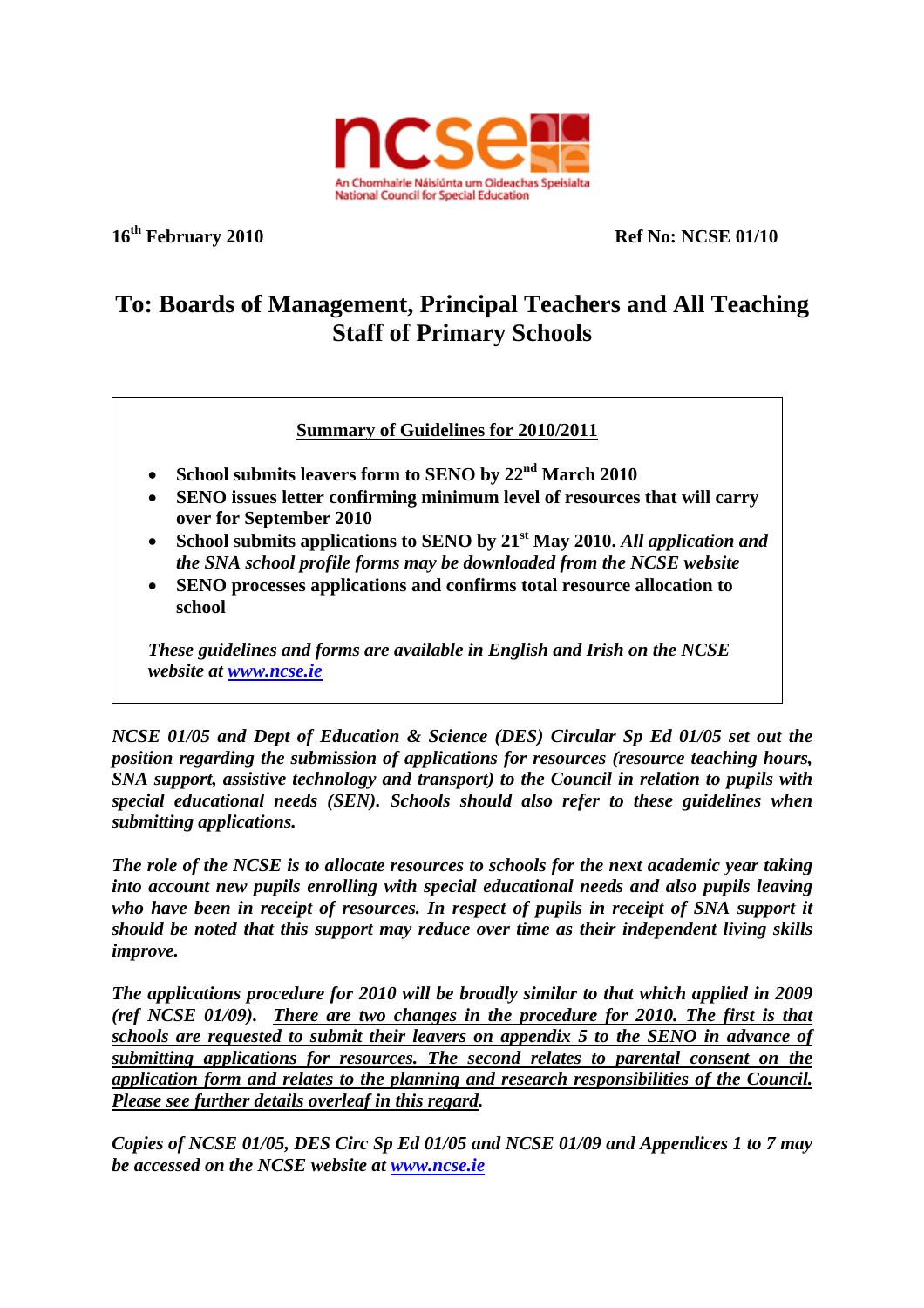## **Summary of Applications process for 2010**

## **Leavers**

Following discussions with the Management Bodies, it has been agreed that in advance of the applications process, all schools will be informed by their local SENO of their teaching resources which will carry forward from the 09/10 academic year to the 10/11 academic year taking into account the teaching resources which the school will lose due to pupils leaving in June 2010.

All schools, including schools with no new applications for resources for September 2010, must list pupils with SEN (appendix 5 enclosed) who will not be returning in September 2010 and submit this form to their SENO by 22<sup>nd</sup> March 2010. A confirmation letter will issue to the school indicating the minimum teaching resources that will be rolled over to the new academic year. This will assist schools with the process of managing resources.

## **Applications for Resources**

Applications may be submitted immediately using the forms available on the NCSE website. Forms should be fully completed prior to getting parental consent and forwarding to SENO. Incomplete application forms will be returned and will lead to a delay in the process.

*Applications should be submitted before May 21st 2010 to ensure that a decision regarding the total school allocation for 10/11 year may issue before the end of the 09/10 year.* 

**It will not be possible to process an application without the PPS number**. Parents can obtain the number from the Dept of Social and Family Affairs, Client Identity Section, Carrick on Shannon, Co Leitrim, Tel No 01-7043281 if necessary or contact their local Social Welfare office for assistance.

Applications for areas where currently the SENO is absent should be forwarded to the normal address and they will be processed locally. We will endeavour to process applications in a timely manner, however, schools should be aware that some delays may be unavoidable where service is provided on a cover basis.

*Note: Application forms and the SNA school profile form may be downloaded from the NCSE website www.ncse.ie* 

Sé Goulding Head of Operations